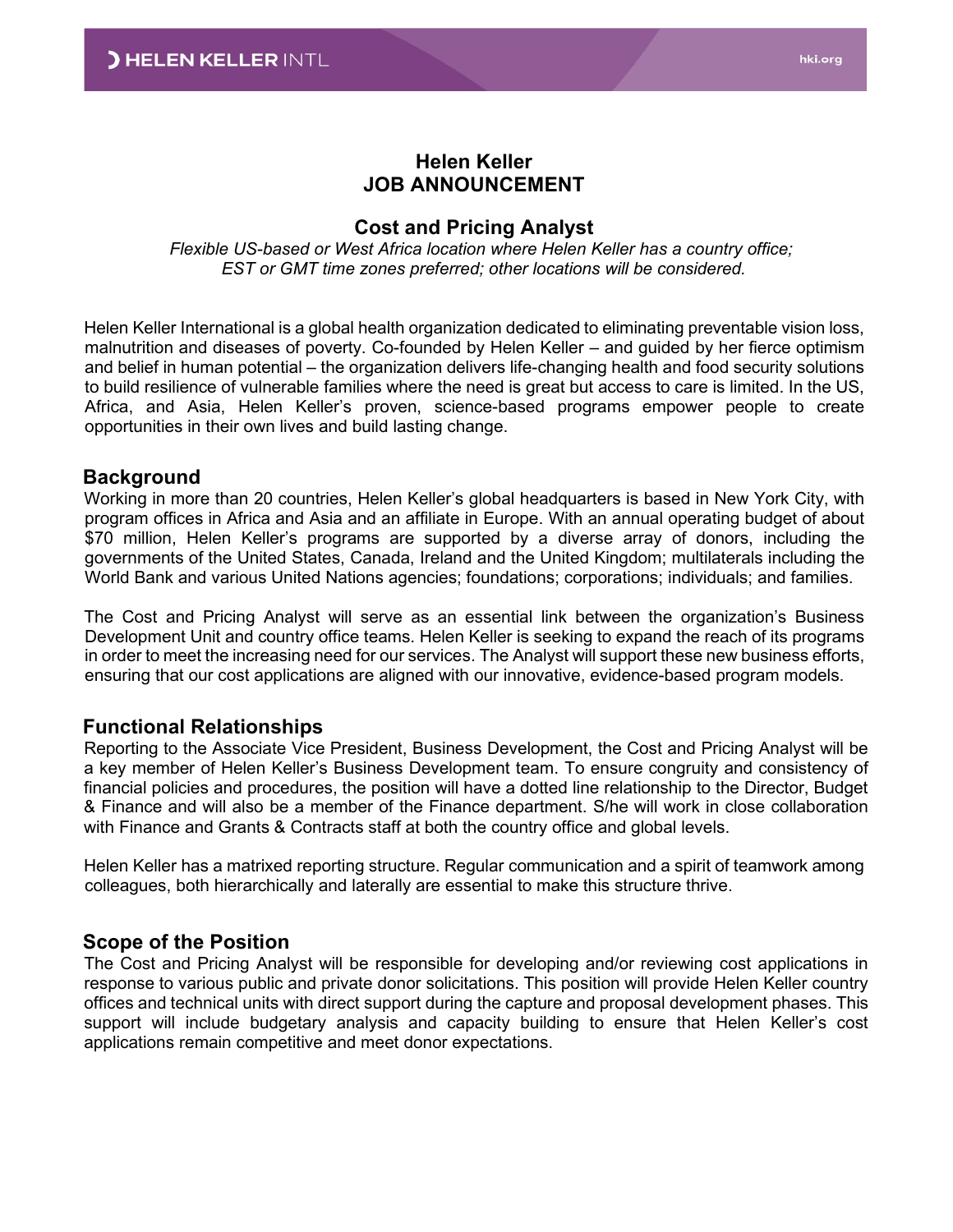# **Key Responsibilities**

### **Cost Applications**

- Participate in the analysis of Requests for Applications (RFAs), Requests for Proposals (RFPs), and other types of solicitations and ensure that specific budget requirements for each opportunity are fully understood and can be met by Helen Keller.
- Develop pricing strategy in response to donor/client expectations.
- Prepare and oversee cost applications detailed budgets, budget narratives and other financial documentation – for country offices and global technical units in their responses to solicitations from public and private donors
- Act as a focal point for regional and global Finance staff regarding budgets for large-scale competitive proposals.
- Provide guidance and support to partners and subawardees during the proposal budgeting process.
- Ensure required proposal development schedules are prepared and adhered to.
- Review and file all costing and pricing data submitted by proposal teams and partners for accuracy and completeness. Ensure the cost realism of program activities and that budgets maintain a balance between program and operational needs while reflecting competitive pricing.
- As needed, develop and ensure that donor-specific budgeting and pricing templates are adhered to.
- Ensure proper budget presentation including formatting, required cost categories, and budget structures in response to donor requirements.
- In coordination with Grants & Contracts staff, review and analyze proposal subawardee duediligence documentation, as applicable. Analyze the financial, HR and management systems of potential subawardees to ensure that Helen Keller-led consortiums remain competitive and ready for prompt post-award start-up.
- In coordination with global Finance ensure that cost applications are compliant with Helen Keller's financial and donor requirements; work with Grants & Contracts on representations and certifications as needed.
- Represent Helen Keller and liaise with partners, as needed. Support Helen Keller in partnership negotiations with prime applicants.
- Review and maintain cost proposal-related records and databases. Ensure that Helen Keller curates strategic pricing data and methodologies for specific donors.

## **Staff Development**

- Advise field staff on how to structure budgets to enhance competitiveness.
- Provide trainings to Helen Keller staff (in field and headquarters) on budgeting for proposals for grants, contracts and other mechanisms.
- Track and share donor and industry trends, while ensuring that Helen Keller meets best practice requirements in cost applications.

# **Required Qualifications/Competencies**

- **Education:** Bachelor's degree in Accounting, Finance, Economics or Business Administration with courses in accounting. MBA or Master's degree in related field; plus
- **Experience:** Minimum 7 years progressive finance/budgeting experience in non-profit sector, or equivalent combination of education and experience.